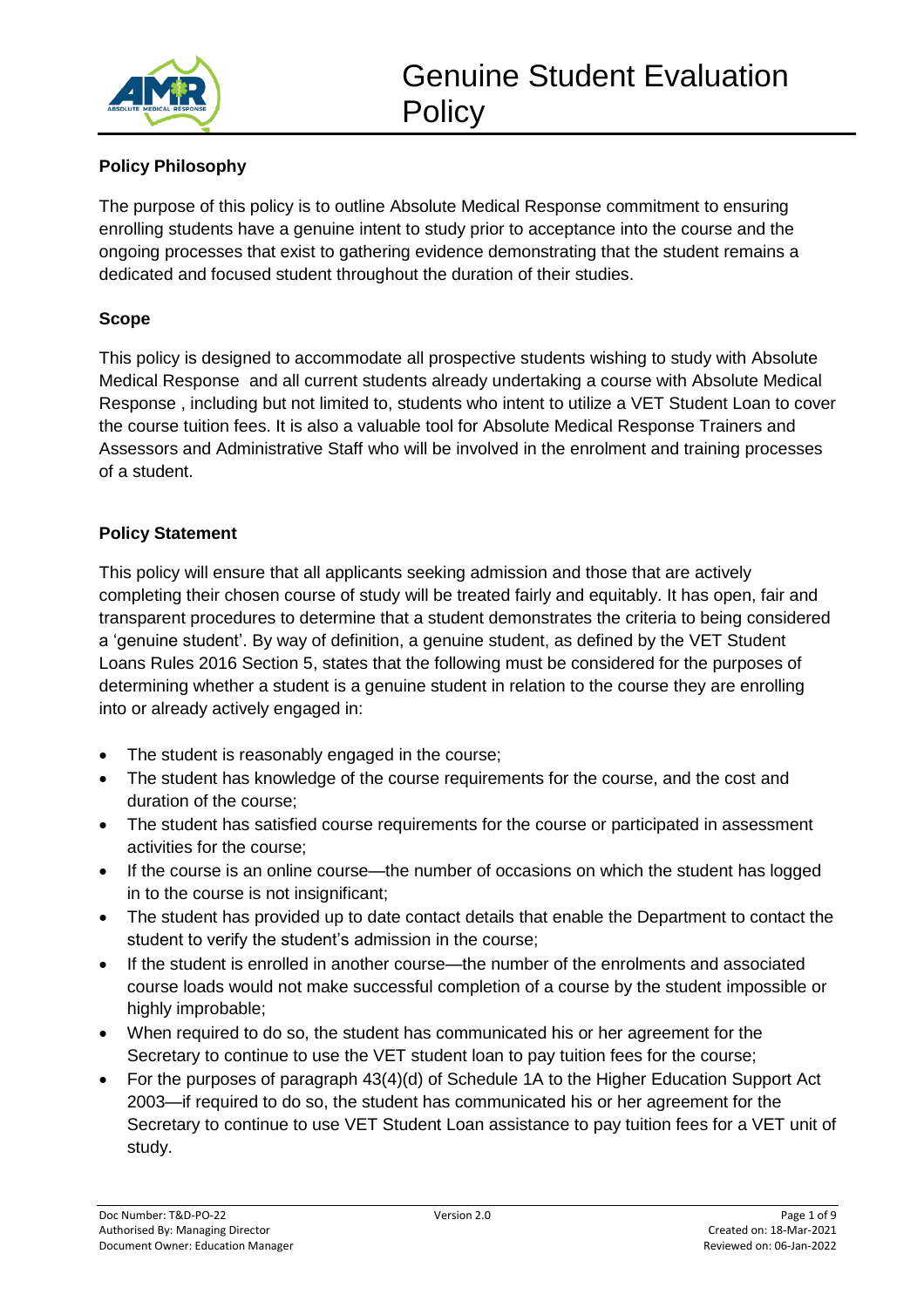

#### **Pre Admission Process – Determining a Genuine Student**

During the pre-admission process the Student Enrolment Advisor or the Training and Education Manager will undertake a discussion with the student (normally through interview, telephone and/or email contact) to assist with obtaining clarification and information regarding their genuiness to undertake study. This includes:

- Key motivations to undertake the intended course
- Understanding of the course requirements, including but not limited to cost, duration, expectations and study load
- Previous study and or work experience
- Desired career outcome
- Difficulties/Disabilities that may hinder or disadvantage them throughout the duration of the course, including their ability to undertake specific assessment tasks
- The students ability to commit to the course study load, for example part time/full time or self-paced and their current employment and family commitments
- The students ability to undertake the contact hours in the scheduled locations, including workshops, practicums, assessment blocks and clinical practice sessions
- Students ability to work independently and in an online environment
- Whether the student is actively enrolled in more than one course of study

Upon completion of the pre enrolment discussion, the decision to accept or reject the applicant will be based on the potential learner's answers reflecting that of a genuine/non genuine student in addition to the applicant's ability to meet the suitability criteria of their chosen course. Suitability criteria for each individual course can be found in the relevant course brochure.

A prospective student's application to undertake study may be rejected on, but not limited to, the following:

- Where the potential student does not have regular access to a computer/internet, and the course has online components
- The potential student has listed a disability/difficulty that cannot be overcome and that would greatly disadvantage them from succeeding in or completing the course
- The potential learner has not provided the relevant qualifications/documentation that is required to undertake the course, including the supply of uncertified copies when certified copies are required
- The potential learner refuses to provide up to date contact details that would inhibit the Department from contacting them
- The potential learner does not meet the criteria of the chosen course as outlined in the course brochure
- The potential learner does not have the ability to attend the scheduled workshops, practicums or assessment days based on location conflicts, work and/or family commitments
- Any other fair and just reason provided by Absolute Medical Response that has been identified and communicated with the student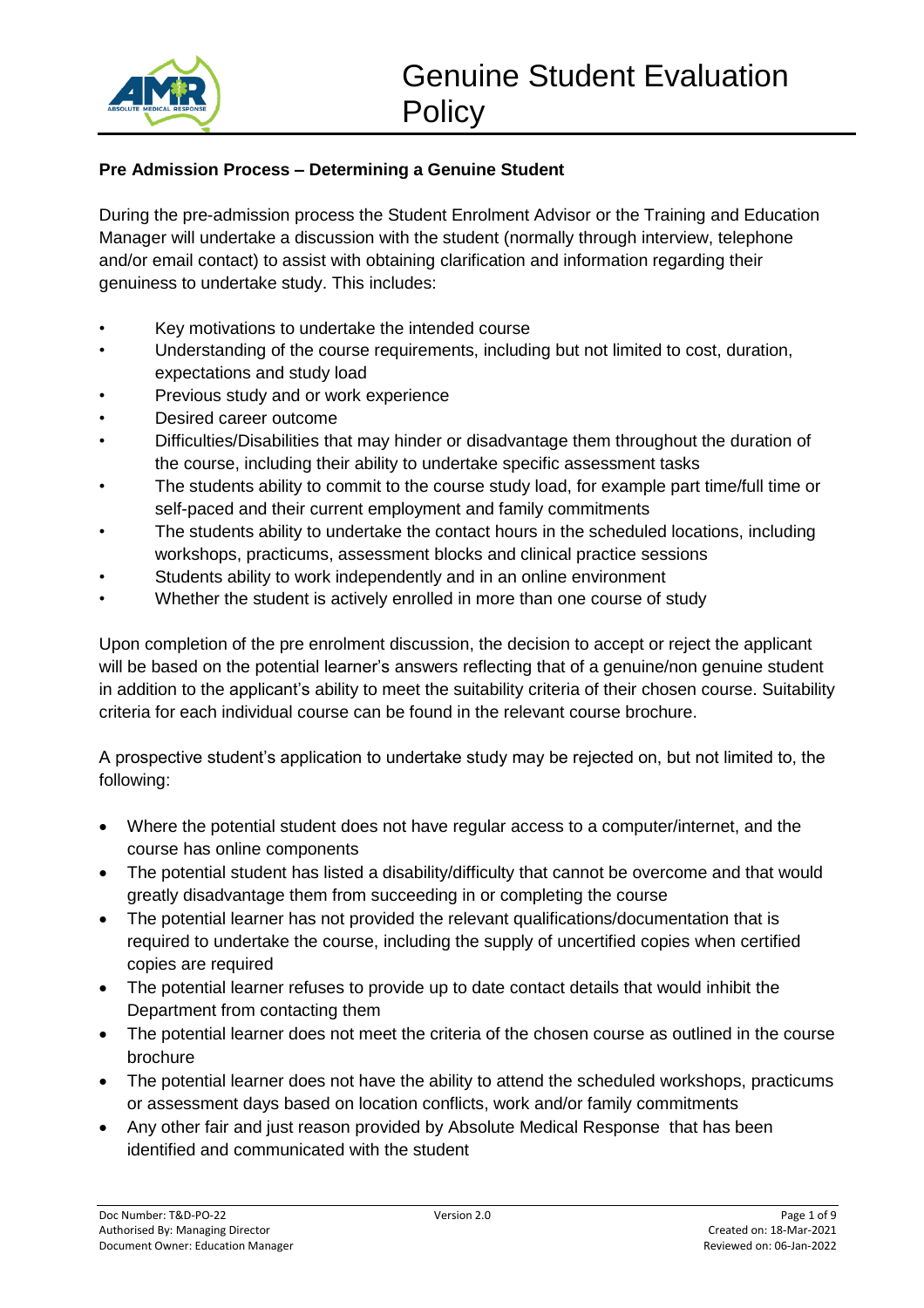

# **Student Enrolment**

Upon receipt of sufficient evidence for the student to meet the course criteria and/or VSL eligibility criteria and where the student is considered a genuine student, Absolute Medical Response will commence the enrolment procedure to ensure the student has full understanding of the course requirements, tuition fee and duration by providing the following;

- Offer Letter An agreement to the student confirming the acceptance of the application and confirming;
	- o Course duration, including scheduled term/semester breaks
	- $\circ$  Course requirements i.e. Pre-Requisite units, first aid requirement, mandatory practical hours, textbooks etc.
	- o Online learning platforms that will be utilised throughout the duration of the students training course
	- $\circ$  Course tuition fees and where appropriate census dates and associated semester fees applicable for the duration of the students study. Census dates are also published on the Absolute Medical Response Website
	- o VET Student Loans Student will also be sent a link to the VET Student Loans information booklet and further information on what is required when studying under the VSL program.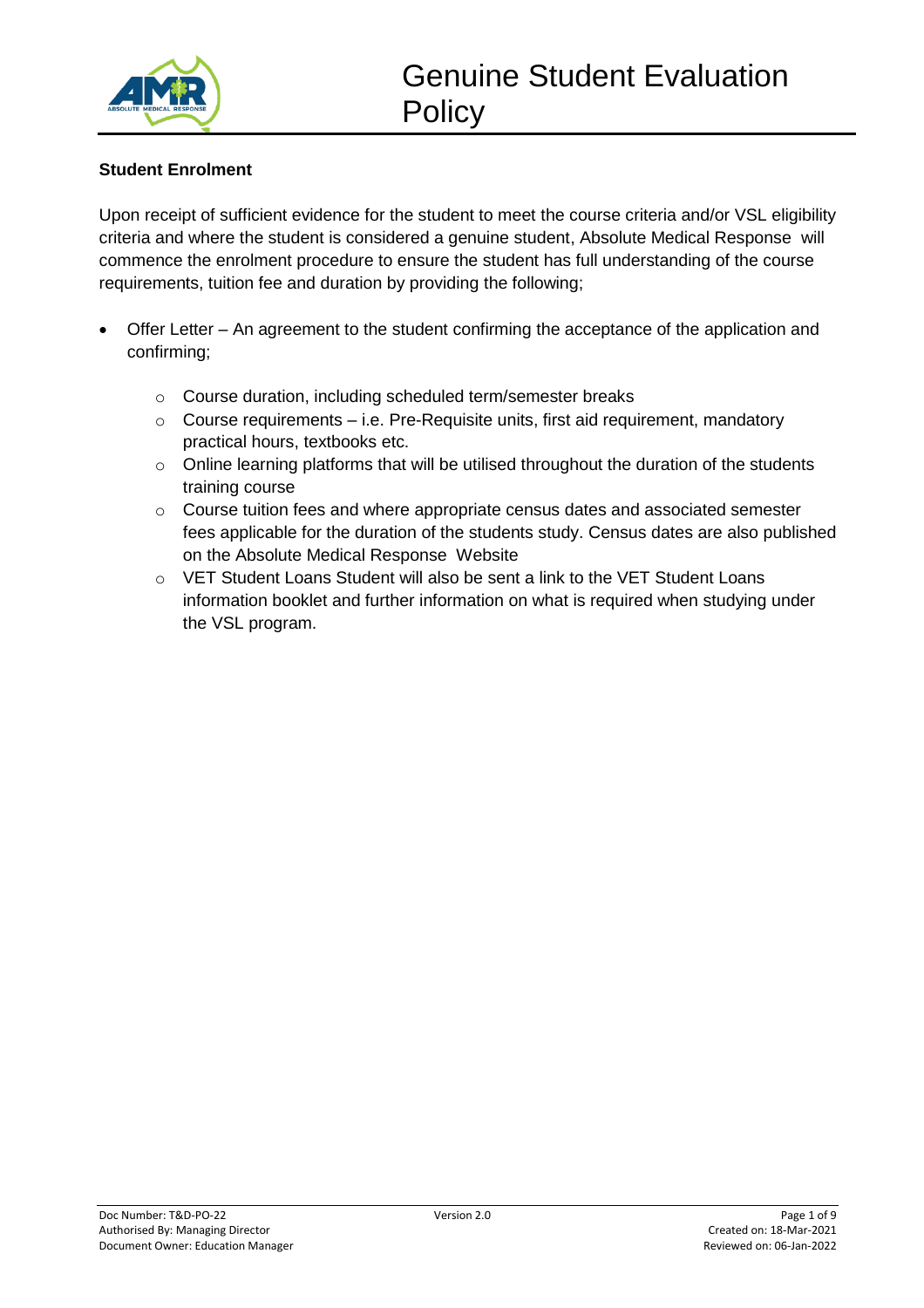

#### **Course Commencement and Duration**

Once the student begins their course, Absolute Medical Response will continually monitor the students' progress to ensure that they remain an engaged and genuine student.

The process by which this will be achieved is outlined below:

- Where a student is studying a VET Student Loans course and chooses to utilize VSL to pay the tuition fees they must complete an eCaf submission within two (2) weeks of the course start date. Students will receive their eCaf via email two (2) working days after the course start date and MUST submit the form BEFORE the first census date. Failure to submit the eCaf will result in the removal of the student from the course as they will no longer be eligible to receive a VSL.
- Student's interactions within the e-Learning environment. To ensure that the student remains engaged and progressing through their course the following evidence will be monitored and gathered:
	- $\circ$  Completion of the compulsory introduction engagement task required to be completed within the first two weeks of beginning the course
	- o Continued monitoring of students login, time spent and sites accessed on the E-Learning Platform
	- o Weekly submission of online modules
	- o Completion of the compulsory forum discussion task and submission of compulsory engagement reflection tasks each semester
	- o Where there is evidence that a student is not logging in and completing the above tasks mentioned the student will be contact by the Training Manager to discuss alternate study options or have their enrolment cancelled
- Student attendance at scheduled face to face workshops, assessment days, online lectures and clinical practice sessions. Where a student does not attend the practicum components of the course they will have the option to reschedule with another intake or have their enrolment cancelled
- VSL Fixed Progression Points Students undertaking a VET Student Loan to pay for their tuition fees will be required to confirm their intent to continue accessing the loan though the course duration. This is done via a progression that will be triggered by Absolute Medical Response at three (3) fixed progression points, February, June and October annually. The student will be notified, two (2) weeks prior, at time of enrolment and reminder throughout the two week submission period that if their progression is not submitted with the continuing status this may impact their ability to continue accessing a VET Student Loan for the remainder of the course.